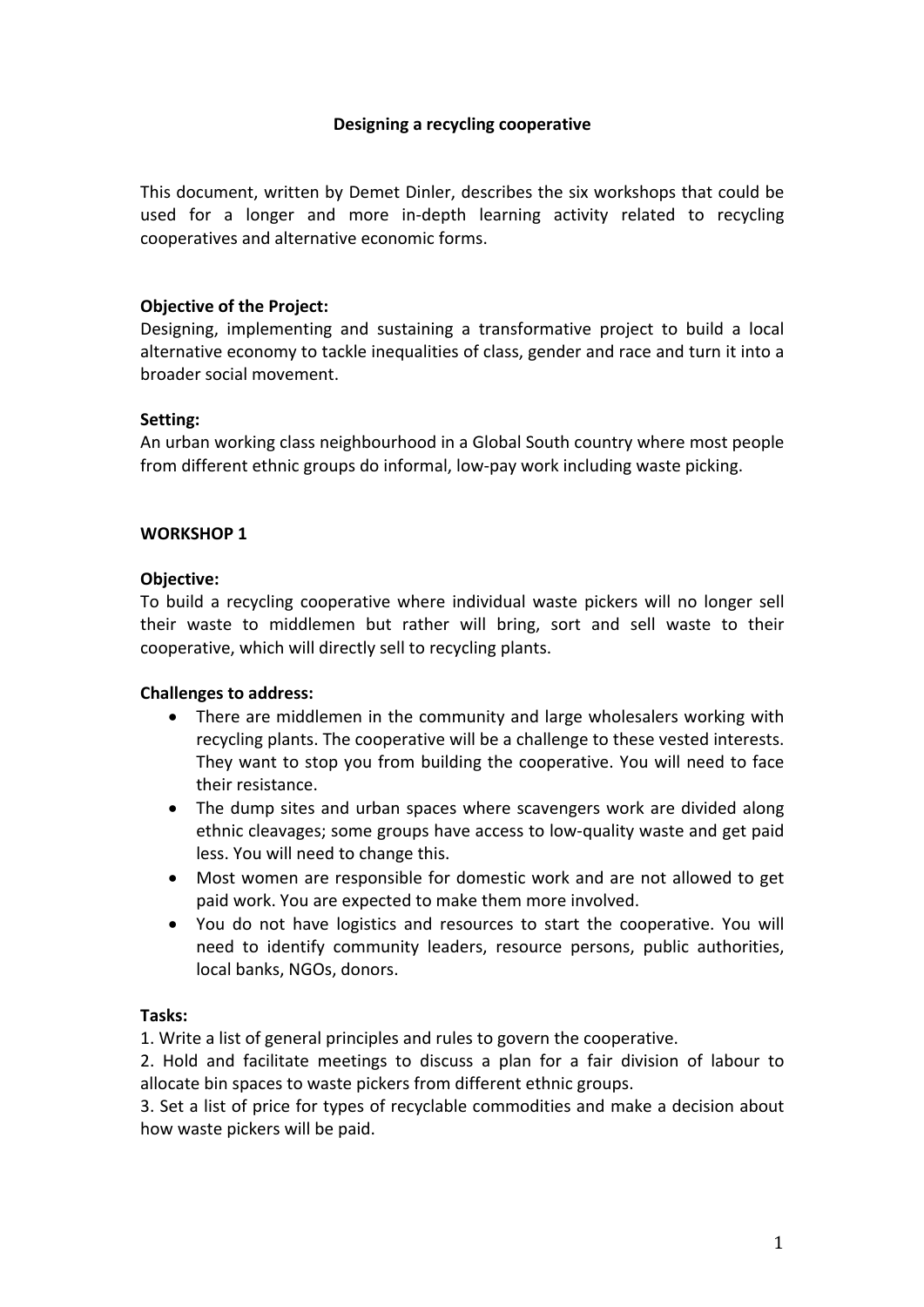4. Make a three-year financial and work plan (including credit re-payment) to make the cooperative generate sustainable income for all waste pickers and surplus to make further investments.

5. Arrange house visits to talk to families to increase women's involvement in the cooperative.

6. Choose the best possible financial supporters and justify your case for the credit you claim: In what ways will this project be useful to reduce poverty and inequalities?

# **WORKSHOP 2**

### **Objective:**

To sustain the cooperative in the mid-term by solving a set of problems.

### **Challenges to address:**

- A world economic crisis hit the recyling sector. The demand for recyclable commodities declined, the price of some of them fell drastically. You will need to identify coping strategies.
- Some waste pickers sell some of their waste directly to recycling plants or middlemen when they need immediate additional cash. You will need to find a solution to this problem.
- There are new comers to the cooperative, but they do not look like sharing the same values as the initial participants. Individuals blame, gossip about each other. You will need to rectify this divisive work environment.
- A middleman, who is a leading member of one of the ethnic groups in the neighbourhood, brought together a group of waste pickers and set up a rival cooperative. He offers advance money and higher prices to waste pickers who will join him at the beginning but is likely to exploit them in the near future. Some waste pickers in your cooperative are attracted by the idea.

### **Tasks:**

1. Make a list of all possible economic coping strategies and ways to diversify income by using available skills and resources.

2. Facilitate a) informal meetings with groups of new and old members to understand sources of problems b) an open meeting where everybody discusses problems and set some rules to settle disputes.

3. Think about a ritual to reinforce the bonds between cooperative members.

4. Find ways to avoid the shift from your cooperative to the middleman's one.

5. Think about a solution to solve the problem of childcare for your women members.

# **WORKSHOP 3**

### **Objective:**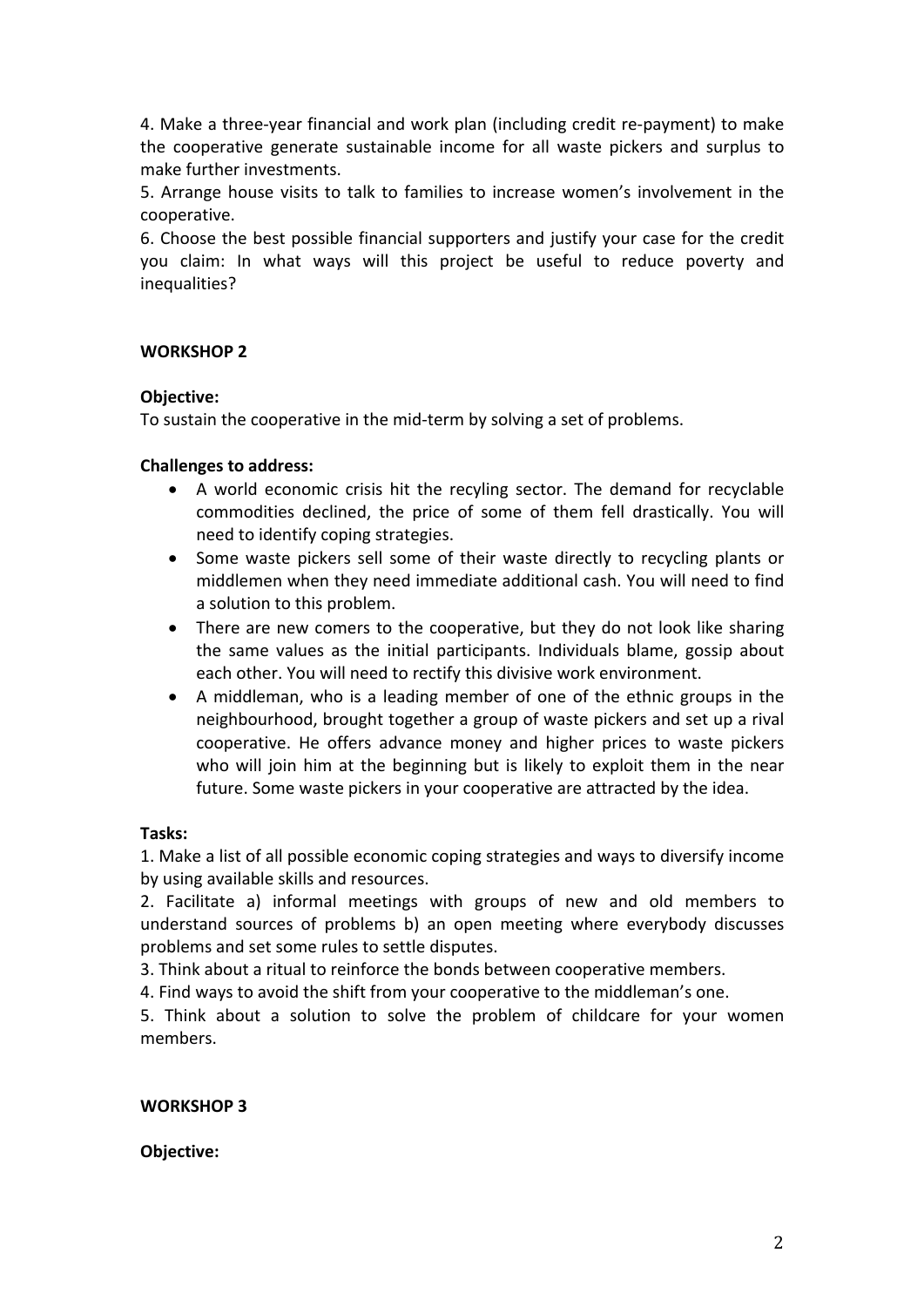To expand the cooperative, make new investments, open a recycling plant and increase the number of cooperative members.

## **Tasks:**

1. Make a financial plan to buy press machines for a recycling plant.

2. A new group of migrant workers came from rural areas, make a plan to make them involved in the cooperative.

3. Hire people with new skills required for your plant – environmental engineers, technical officers, accountants...etc. and hold meetings which discuss the operations and future strategies of the plant.

4. Build networks with paper, metal and plastic factories who will become your customers.

5. Some young waste collectors want to have opportunities for new types of work, some old waste collectors are too old to continue physical work. Develop strategies to offer less heavy work or a retirement scheme for ageing workers, to offer training possibilities for young workers.

## **WORKSHOP 4**

## **Objective:**

To use the cooperative networks and space as a means to address broader inequalities of gender, reproductive health, sexuality.

### **Challenges to address:**

- Many women in the neighbourhood are forced to sex-selective abortion.
- There is no public place of socialisation for the youth, so most romantic relations (both heterosexual and queer) happen in clandestine and unsafe places.

### **Tasks:**

1. Work with health clinics and religious institutions to raise awareness about sexselective abortion.

2. Re-organise the cooperative space in the weekends to enable people to socialise, perform their desires: You can create a dancing floor, organise a festival.

3. Work with school teachers for a training programme on reproductive health rights.

# **WORKSHOP 5**

### **Objective:**

To design and build a regional recycling auction to influence the price of recyclable commodities.

### **Challenges to address:**